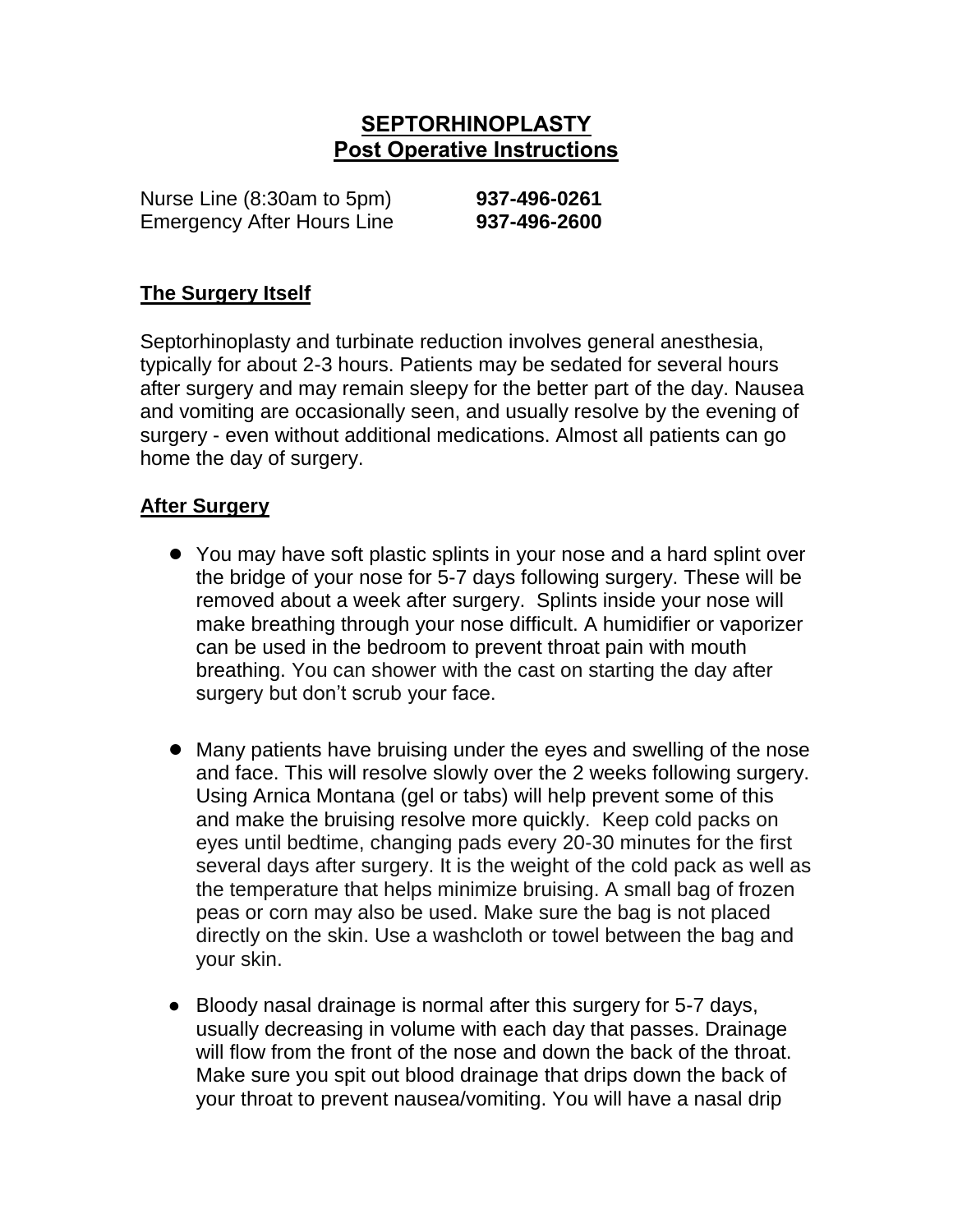pad/sling with gauze to catch drainage from the front of your nose. The dressing may need to be changed frequently during the first 24 hours following surgery. In case of profuse nasal bleeding, you may apply ice to the bridge of the nose and pinch the nose just above the tip and hold for 10 minutes; if bleeding continues, contact the doctor's office.

- You will notice facial pressure and fullness as a result of the nasal splints, similar to a mild sinus infection.
- Frequent hot showers or spraying nasal saline in your nose will help break up congestion and clear any clot or mucus that builds up within the nose after surgery. You can use hydrogen peroxide mixed 1:1 with tap water on a Q tip to clean blood/scabs from your nostrils and incision. Do not pull at the splints or the thin blue suture holding them in place.
- It is more comfortable to sleep with extra pillows or in a recliner for the first week after surgery until the drainage begins to resolve.
- Do not blow your nose for 2 weeks after surgery.
- Avoid lifting > 10 lbs. and no vigorous exercise for 2 weeks after surgery. Avoid any activity that may result in nasal trauma for 3 months after surgery (contact sports like basketball, football, etc.). Be careful to avoid bumping your nose after surgery- it will be very painful and could move the healing nasal bones. Toddlers and larger dogs are notorious for accidental "head-butting" so try to avoid close facial contact.
- Avoid airplane travel for 2 weeks following sinus surgery; the cabin pressure changes can cause pain and swelling within the nose/sinuses.
- Sense of smell and taste are often diminished for several weeks after surgery. There may be some tenderness or numbness in your upper front teeth, which is normal after surgery.

#### **Medications**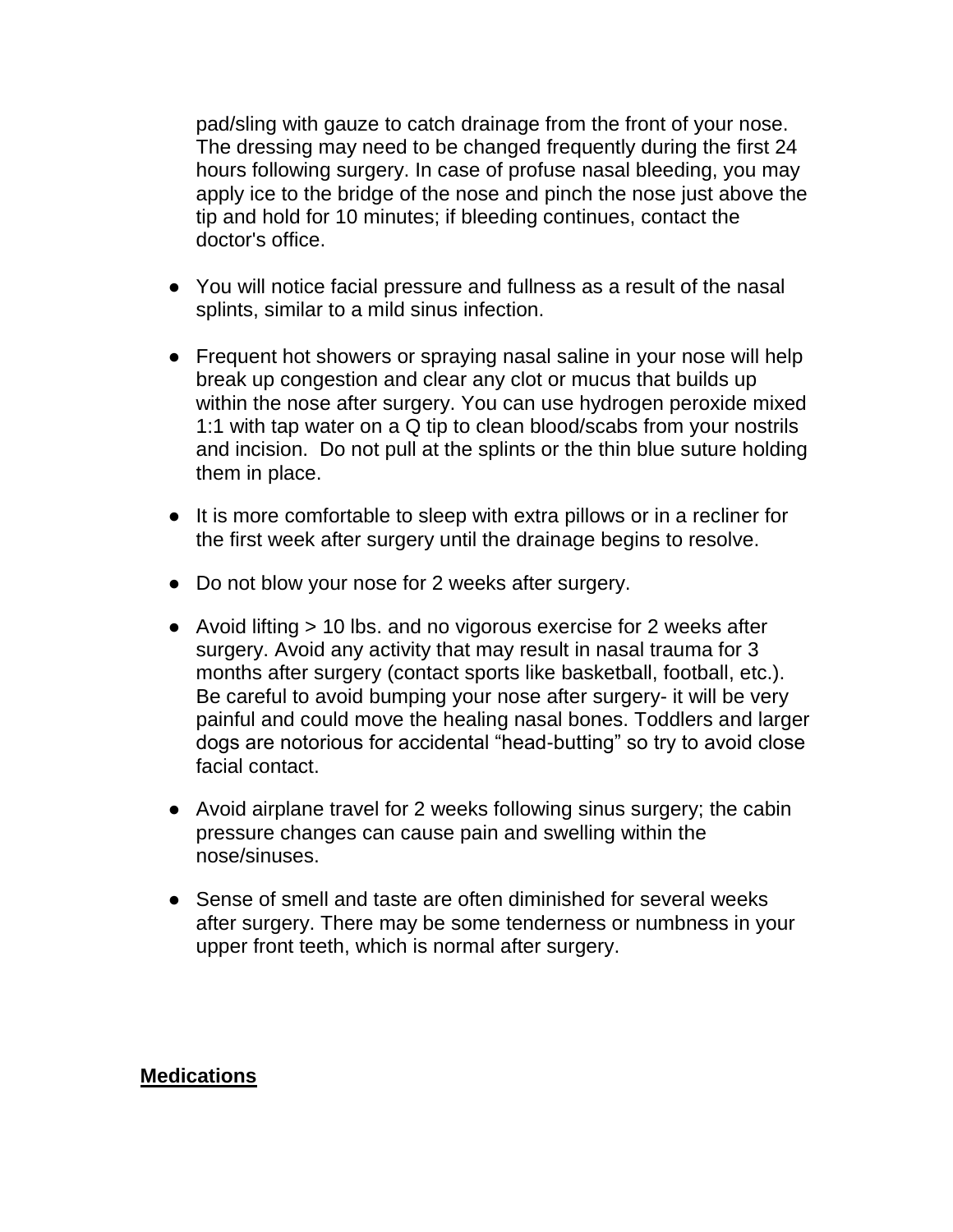- Pain medication is often (but not always) prescribed. Pain and pressure in the nose is expected after surgery. As the surgical site heals, pain will resolve over the course of 1-2 weeks. Pain medications can cause nausea, so take with food. **IT IS OK TO TAKE OVER THE COUNTER PAIN MEDICATION (IBUPROFEN, NAPROXEN, or ACETAMINOPHEN) IN ADDITION TO YOUR PRESCRIBED MEDICATIONS.** DO NOT TAKE ASPIRIN UNLESS CLEARED WITH YOUR SURGEON.
- Limit Acetaminophen/Tylenol to less than 4,000mg/day
- Limit Ibuprofen/Motrin to less than 3,600mg/day
- You may be given an antibiotic after surgery to prevent infection. Take this medication with food to prevent nausea or vomiting.
- Oxymetazoline nasal decongestant spray (Afrin, sinex) can be used up to 2 times a day for up to 5 days after surgery to reduce bloody drainage. This is usually provided by the hospital after surgery. DO NOT TAKE FOR MORE THAN 5 DAYS AFTER SURGERY.
- Your doctor may provide you with saline nasal spray (or flushes) to use after surgery as well to keep your nose moist and to clear blood clots. Follow your specific doctor's instructions.
- Take all of your routine medications as prescribed, unless told otherwise by your surgeon. **Any medications that thin (like ASPIRIN) the blood should be discussed with your surgeon.**
- Arnica Montana (which can be purchased at health food store, GNC) will help reduce bruising and swelling after surgery. If you decide to take this, start 4 days before your surgery and take 3 with each meal. Don't take any the day of surgery. Starting the day after surgery, take 3 with each meal for 7 more days. You may also use Arnica gel (Arnicare) under the eyes.

## **Final Result**

Following a rhinoplasty, it takes time for the swelling to subside and for the skin to heal. Most patients return to work one to two weeks following surgery, depending on the degree of privacy one is trying to maintain. At three weeks postoperatively, swelling and bruising may be apparent to you but not to many of your coworkers and closest friends. Final results following a rhinoplasty may not be apparent for 6-12 months following